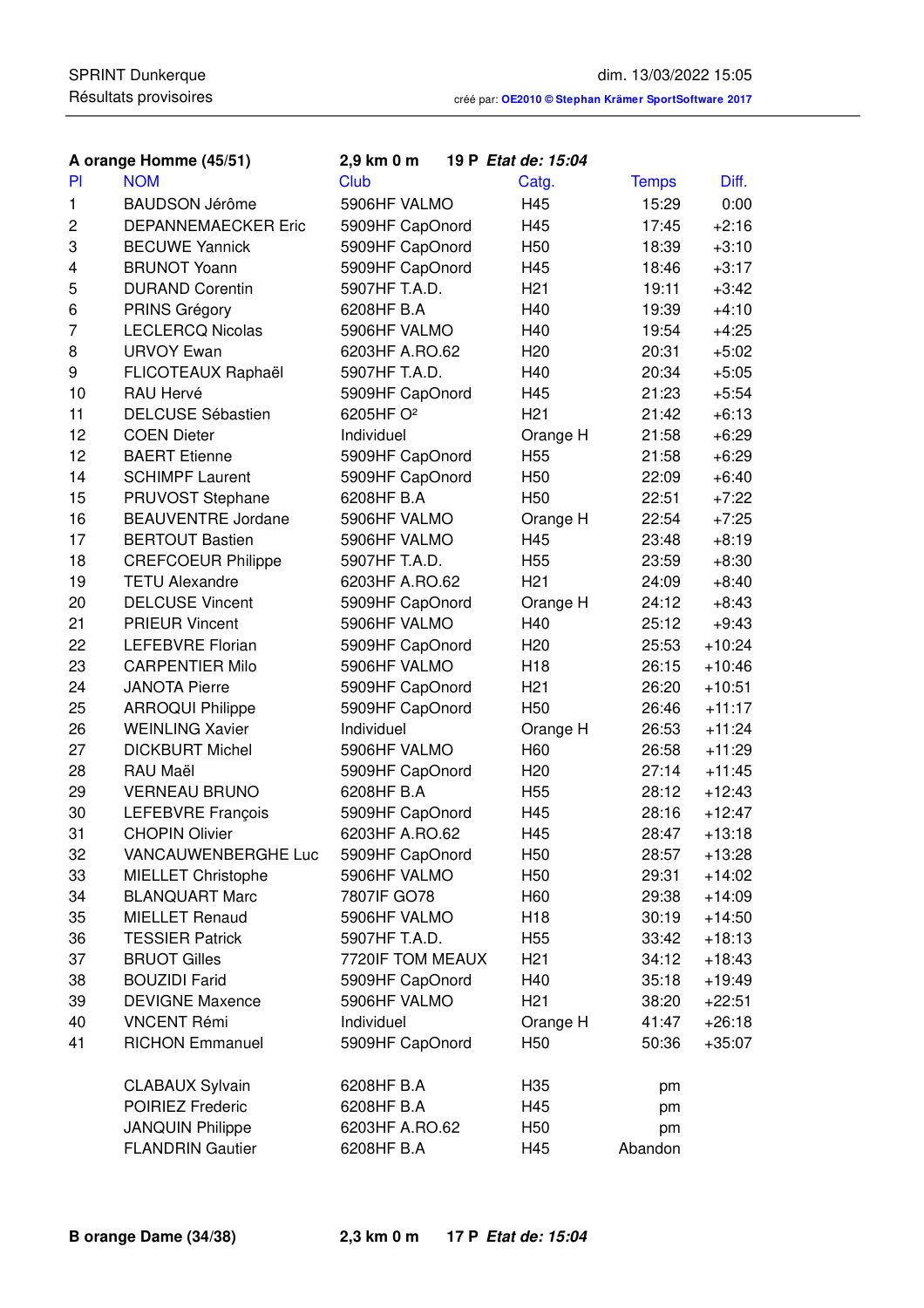| PI                      | <b>NOM</b>                            | <b>Club</b>     | Catg.           | <b>Temps</b> | Diff.    |
|-------------------------|---------------------------------------|-----------------|-----------------|--------------|----------|
| $\mathbf{1}$            | <b>KARAMUCKI Elsa</b>                 | 5906HF VALMO    | D35             | 15:41        | 0:00     |
| $\overline{\mathbf{c}}$ | GRESSET-BOURGEOIS Mathi 5907HF T.A.D. |                 | D35             | 16:02        | $+0:21$  |
| 3                       | <b>SANCHEZ Marlene</b>                | 6208HF B.A      | D45             | 16:17        | $+0:36$  |
| 4                       | <b>SOLTYSIAK Charlotte</b>            | 5906HF VALMO    | D <sub>21</sub> | 17:07        | $+1:26$  |
| 5                       | <b>LAUDE MAGALI</b>                   | 6208HF B.A      | D45             | 17:44        | $+2:03$  |
| 6                       | <b>WOJTKOWIAK Christelle</b>          | 5909HF CapOnord | D45             | 18:36        | $+2:55$  |
| $\overline{7}$          | <b>GUILLEMANT Marie</b>               | Individuel      | Orange D        | 19:04        | $+3:23$  |
| 8                       | <b>FICHAUX ANDREA</b>                 | 6208HF B.A      | D <sub>18</sub> | 19:43        | $+4:02$  |
| 9                       | <b>SCHIMPF Leila</b>                  | 5909HF CapOnord | D <sub>18</sub> | 20:04        | $+4:23$  |
| 10                      | <b>ARMAING Céline</b>                 | 5906HF VALMO    | D <sub>50</sub> | 21:02        | $+5:21$  |
| 11                      | <b>ARROQUI Mathilde</b>               | 5909HF CapOnord | D <sub>21</sub> | 21:30        | $+5:49$  |
| 12                      | <b>BRUNOT Léonie</b>                  | 5909HF CapOnord | D <sub>18</sub> | 22:02        | $+6:21$  |
| 13                      | <b>DARRAS Cassandra</b>               | 5907HF T.A.D.   | D <sub>20</sub> | 22:22        | $+6:41$  |
| 14                      | <b>BRETON Christelle</b>              | 5906HF VALMO    | D <sub>21</sub> | 22:48        | $+7:07$  |
| 15                      | <b>BRUNOT Clémence</b>                | 5909HF CapOnord | Orange D        | 22:53        | $+7:12$  |
| 16                      | <b>BAUDSON Claire</b>                 | 5906HF VALMO    | D40             | 23:02        | $+7:21$  |
| 17                      | <b>BUCKMAN Laetitia</b>               | 5909HF CapOnord | D45             | 23:42        | $+8:01$  |
| 18                      | <b>PRINS Sandrine</b>                 | 6208HF B.A      | D40             | 24:36        | $+8:55$  |
| 19                      | ARROQUI Anne-sophie                   | 5909HF CapOnord | D <sub>50</sub> | 24:47        | $+9:06$  |
| 20                      | PRUVOST Virginie                      | 6208HF B.A      | D <sub>50</sub> | 26:00        | $+10:19$ |
| 21                      | <b>FINET Patricia</b>                 | 5906HF VALMO    | D <sub>50</sub> | 26:28        | $+10:47$ |
| 22                      | <b>MARTIN Laetitia</b>                | 5906HF VALMO    | D45             | 27:42        | $+12:01$ |
| 23                      | <b>BEN KHALED Isabelle</b>            | 5906HF VALMO    | D65             | 27:47        | $+12:06$ |
| 24                      | <b>GEERAERT Marie</b>                 | 5909HF CapOnord | D40             | 30:04        | $+14:23$ |
| 25                      | <b>VINCENT Cecile</b>                 | Individuel      | Orange D        | 31:03        | $+15:22$ |
| 26                      | <b>JACQUEMART Marina</b>              | 5909HF CapOnord | D35             | 31:09        | $+15:28$ |
| 27                      | <b>NATIEZ Marie</b>                   | 5909HF CapOnord | D <sub>21</sub> | 33:08        | $+17:27$ |
| 28                      | <b>BLANDIN Maïté</b>                  | 5909HF CapOnord | D40             | 33:27        | $+17:46$ |
| 29                      | <b>SCHIMPF Géraldine</b>              | 5909HF CapOnord | D45             | 34:02        | $+18:21$ |
| 30                      | <b>SOLTYSIAK Séverine</b>             | 5906HF VALMO    | D <sub>50</sub> | 34:48        | $+19:07$ |
| 31                      | <b>BAUD Sandrine</b>                  | 6203HF A.RO.62  | D45             | 35:04        | $+19:23$ |
| 32                      | <b>LEFEBVRE Elisabeth</b>             | 5909HF CapOnord | D <sub>50</sub> | 49:45        | $+34:04$ |
|                         | PRIEUR Noémie                         | 5906HF VALMO    | D40             | pm           |          |
|                         | <b>HADRI</b> Sara                     | 5909HF CapOnord | D <sub>21</sub> | pm           |          |

| C Jaune Homme (7/7)  |                            | 2,8 km 0 m      | 17 P Etat de: 15:04 |              |          |
|----------------------|----------------------------|-----------------|---------------------|--------------|----------|
| <b>PI</b>            | <b>NOM</b>                 | Club            | Catg.               | <b>Temps</b> | Diff.    |
| $\mathbf{1}$         | CHABE LUCA                 | 6208HF B.A      | Jaune Jet           | 15:55        | 0:00     |
| $\mathbf{2}^{\circ}$ | <b>MOTHERON Nathan</b>     | 6208HF B.A      | H <sub>16</sub>     | 18:20        | $+2:25$  |
| 3                    | <b>DASSONVILLE Gabriel</b> | 6208HF B.A      | H <sub>16</sub>     | 24:11        | $+8:16$  |
| $\overline{4}$       | <b>MUDES Enzo</b>          | 6208HF B.A      | H <sub>16</sub>     | 25:22        | $+9:27$  |
| 5                    | <b>BOUSSEMART Frédéric</b> | 5906HF VALMO    | Jaune Jet           | 30:53        | $+14:58$ |
| 6                    | LEFEBVRE Adam              | 5909HF CapOnord | H <sub>16</sub>     | 35:54        | $+19:59$ |
| $\overline{7}$       | <b>SOLTYSIAK Louis</b>     | 5906HF VALMO    | H <sub>14</sub>     | 48:29        | $+32:34$ |

| D Jaune Dame (15/17) |                           | 2.0 km 0 m   | 15 P Etat de: 15:04 |              |         |
|----------------------|---------------------------|--------------|---------------------|--------------|---------|
| <b>PI</b>            | <b>NOM</b>                | <b>Club</b>  | Catg.               | <b>Temps</b> | Diff.   |
| $\mathbf{1}$         | CLABAUX Norah             | 6208HF B.A   | D <sub>16</sub>     | 13:51        | 0:00    |
| $\mathbf{2}$         | <b>FLANDRIN Sasha</b>     | 6208HF B.A   | D <sub>16</sub>     | 13:53        | $+0:02$ |
| 3                    | <b>BAUDSON Clémentine</b> | 5906HF VALMO | D <sub>16</sub>     | 15.21        | $+1:30$ |